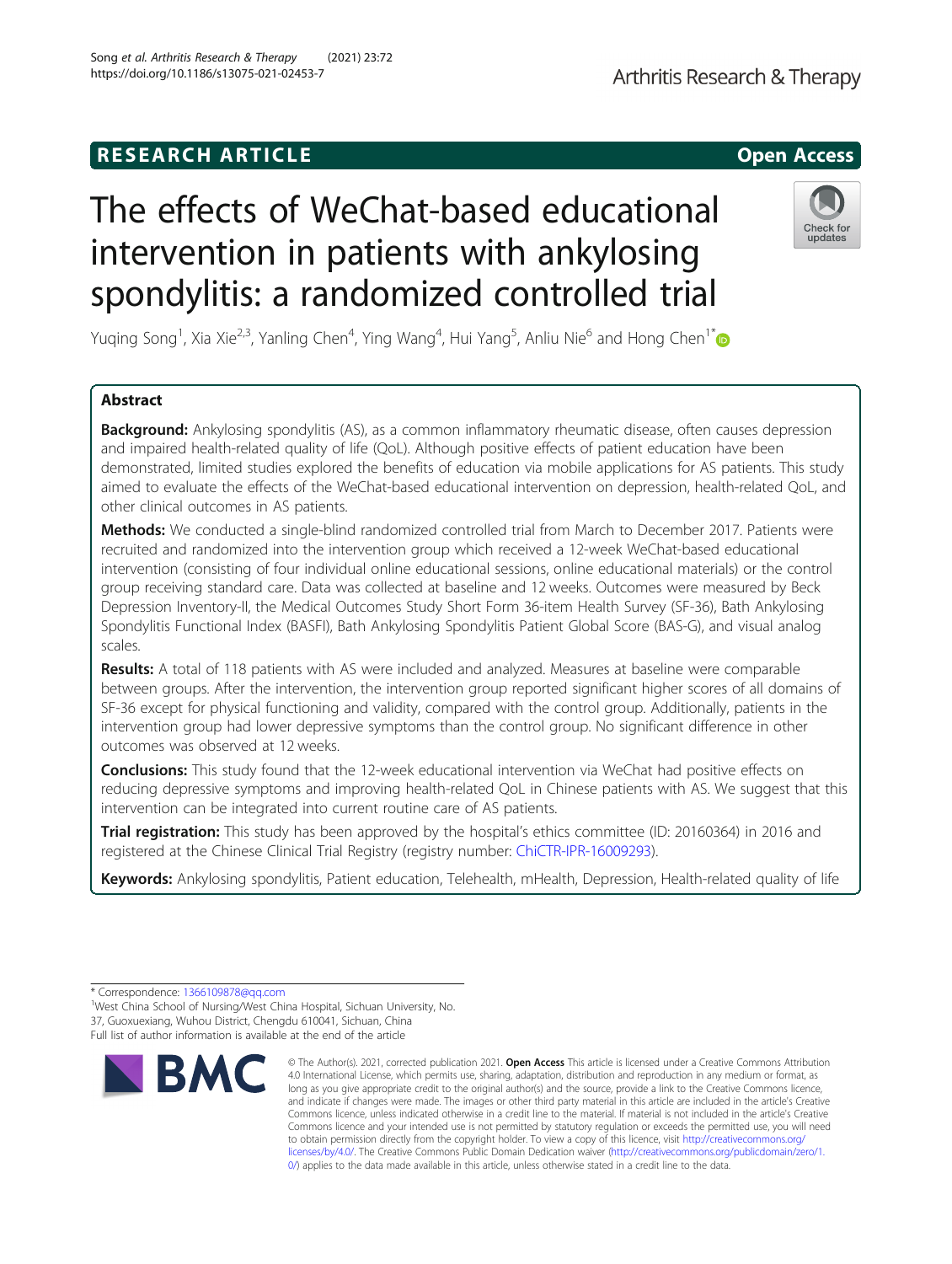#### Background

Ankylosing spondylitis (AS) is a common inflammatory rheumatic disease primarily affecting axial skeleton [\[1](#page-7-0), [2\]](#page-7-0). AS starts in an early age and affects patients at their most productive age [\[3](#page-7-0), [4\]](#page-7-0). The clinical features of AS mainly include inflammatory back pain, morning stiffness, functional impairment, and specific organ involvement. Besides, AS may have negative psychological consequences, such as depression and anxiety, and result in impaired health-related quality of life (QoL) [[1,](#page-7-0) [4,](#page-7-0) [5](#page-7-0)]. Depressive symptoms are common among AS patients, with prevalence ranging from 11 to  $64\%$  [[5,](#page-7-0) [6\]](#page-7-0). AS patients suffering from depressive symptoms might require intervention that is not recognized by rheumatologic doctors [[6\]](#page-7-0). Moreover, evidence also indicates that AS patients have poorer health-related QoL compared with the general population, but similar to patients with other rheumatic conditions [\[1](#page-7-0)]. The European League Against Rheumatism (EULAR) recommends that the management of AS should aim at maximizing long-term healthrelated QoL through controlling symptoms and inflammation, preventing progressive structural damage and preserving function and social participation [[2\]](#page-7-0). Thus, effective interventions to prompt AS patients' QoL and depression are needed.

The best management for AS patients requires pharmacological and non-pharmacological treatment [\[2](#page-7-0)]. Patient education, as an effective, non-pharmacological treatment strategy for patients with AS, enables patients to manage their own conditions, enhances their ability to cope with disease, improves perceived health status, and maintains QoL [[7\]](#page-8-0). Several previous studies explored the effects of educational interventions in patients with AS  $[8-13]$  $[8-13]$  $[8-13]$ , but the effects of patient education on depression and quality of life are still unclear. Some studies used disease-specific measure to assess quality of life [\[8](#page-8-0), [12\]](#page-8-0), which cannot compare QoL among individuals with different health conditions [[4\]](#page-7-0). The Medical Outcomes Study Short Form 36-item Health Survey (SF-36) is a generic instrument that can be used in the general population and various disease populations, and this scale enables us to compare health-related QoL in populations with different health conditions [[4\]](#page-7-0).

Educational interventions for AS patients are mainly provided through face-to-face mode, such as group education, peer-led education [\[8](#page-8-0), [10,](#page-8-0) [11](#page-8-0), [14\]](#page-8-0). Time constraints, physical limitation, and transportation cost are barriers for AS patients to attend these educational interventions [[15](#page-8-0), [16\]](#page-8-0). The use of mobile telehealth platforms is a new and innovative delivery strategy for patient education that may overcome the barriers of face-to-face strategy [[17,](#page-8-0) [18\]](#page-8-0). In recent years, educational interventions delivered by mobile health (mHealth) approaches have grown rapidly with increased access to

telecommunication devices, e.g., tablets and smartphones [\[15\]](#page-8-0). In China, WeChat, with more than 1 billion monthly active users, is the most widely and frequently used mobile application (app) [[17](#page-8-0), [18\]](#page-8-0). WeChat provides various services, such as instant messaging, free voice/ video call, private or group chatting, browsing, and posting information [\[17,](#page-8-0) [18](#page-8-0)]. Patient education via WeChat is a useful tool to overcome current barriers in traditional face-to-face education [\[17](#page-8-0), [18\]](#page-8-0). Moreover, Zhang et al. revealed that individualized health education through WeChat can play a central role in health education efforts in China because WeChat is well-integrated into society [[18](#page-8-0)]. In recent years, some studies have found that interventions delivered by WeChat can improve health behaviors and health outcomes in patients with other chronic diseases [[19](#page-8-0)–[22](#page-8-0)]. Hu et al. [[23](#page-8-0)] explored the transitional care delivered by WeChat in discharged patients with AS, but they educated patients only through group chatting. The individual educational intervention delivered via WeChat for patients with AS has not been well explored.

The purpose of this study was to develop and explore the benefits of a 12-week educational intervention delivered by WeChat on health-related quality of life measured by SF-36, depression measured by Beck Depression Inventory-II (BDI-II), and clinical outcomes among patients with AS in China.

#### **Methods**

#### Aim and study design

The aim of this study was to evaluate the effects of a 12 week patient education program delivered by WeChat on depression, quality of life, and clinical outcomes in Chinese patients with AS. This study was an assessorblind, parallel-group, randomized controlled trial conducted between March and December 2017.

#### Ethical considerations

This study was conducted in accordance with the Helsinki declaration. Ethical approval was obtained from West China Hospital Medical Ethics Committee in 2016(ID: 20160364). All participants were informed the content and procedure of this study and provided informed consent.

#### Participants

Eligible patients were recruited from the Department of Rheumatology and Immunology at West China Hospital of Sichuan University, Chengdu, China. The inclusion criteria were as follows: fulfilling the modified New York classification criteria for AS  $[24]$  $[24]$  $[24]$ , aged  $\geq 14$  years, able to understand/read Chinese, able to use the WeChat, and willing to participate in this study. We excluded patients who had severe psychological and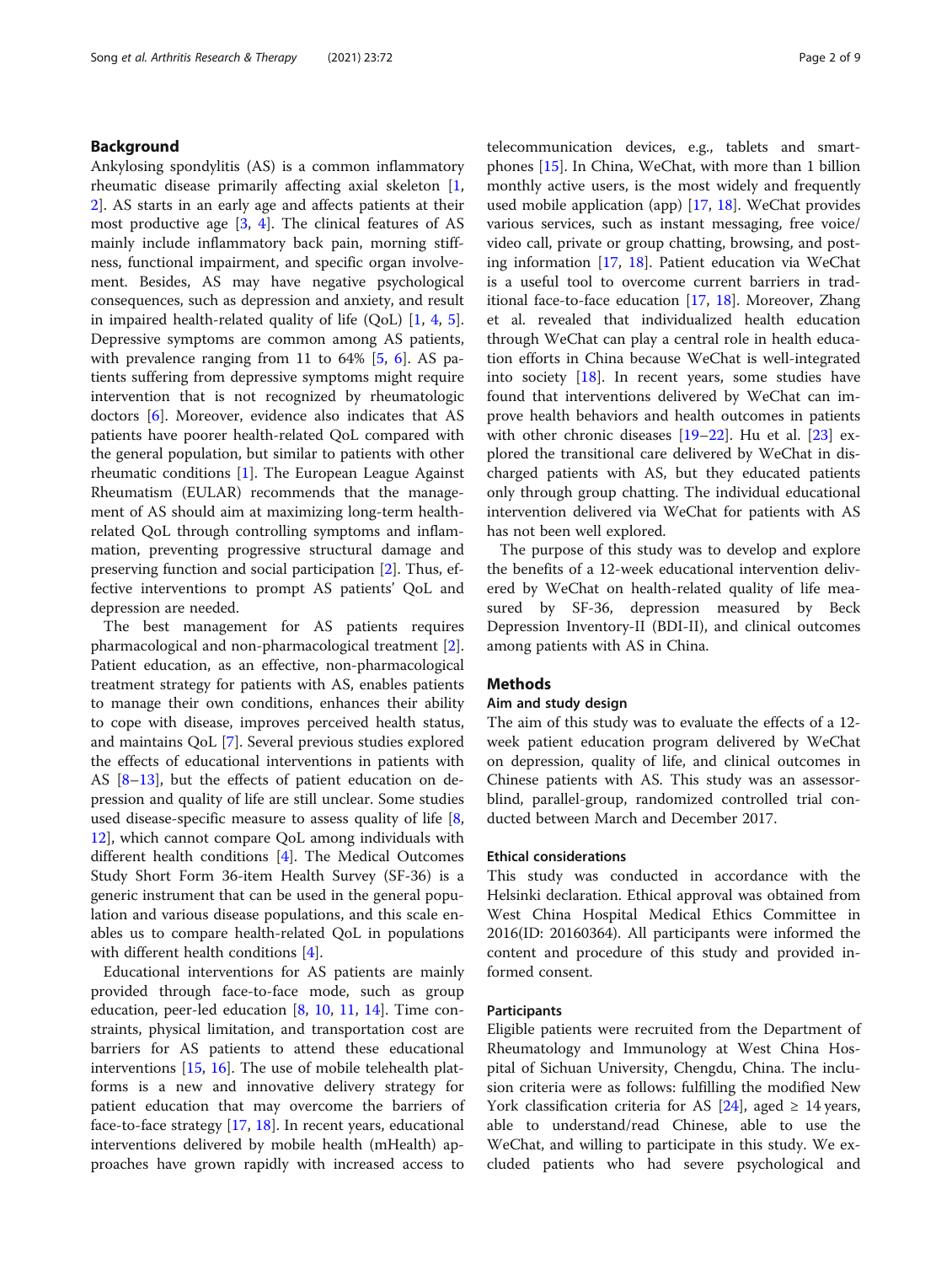cognitive impairment, and were participating in other studies. Patients with other rheumatic diseases were also excluded.

Patients were enrolled and randomly allocated into the intervention group or the control group using a randomization code generated by the Excel software. The assessors who collected data were blind to the allocation of the participants.

#### Intervention group

Participants in the intervention group received the 12 week educational intervention delivered by WeChat and standard care. The educational intervention was mainly carried out by experienced research nurses who were well-trained the study protocol. The content of the educational intervention was developed on literature review, expert consultation, and a pilot study. The core content included: basic knowledge, exercise, medication, daily life management, psychological support, and selfassessment.

During the 12-week intervention, participants in the intervention group received four individual educational sessions and online educational information on WeChat platform. The four individual educational sessions were conducted through WeChat voice/video calls based on participants' preference, and each session lasted 20–30 min depending on their willingness to communicate. At the first educational session, the research nurses assessed participants' needs, problems, and barriers of managing their life. Then, participants were taught the knowledge and skills of managing their condition, including exercise, medication taking, daily life instruction, and psychological management strategies. The participants were also taught how to use validated instruments to assess their disease condition. During subsequent sessions, the research nurses taught participants strategies to manage their disease based on participants' problems and health behaviors over the previous 2 or 4 weeks. In addition, the research nurses also sent online educational information including articles and videos to participants once a week. During the whole intervention phase, we encouraged participants to ask questions and share their experience at any time.

#### Control group

The control group received standard care at hospital. The standard care consisted of basic health advice and brief guidance on medication and exercise. Participants in the control group could ask the researchers questions about disease via WeChat or mobile phone, but did not access to the educational program.

#### Measures and data collection

All participants completed baseline assessments at the Department of Rheumatology and Immunology. Outcome measures, including quality of life, depression, overall well-being, physical function, morning stiffness, and pain, were collected at the baseline and after the 12-week educational intervention. Two well-trained research assistants who were blind to group allocation collected study data at baseline and after the 12-week educational intervention. If participants had difficulties in completing the questionnaires, the research assistants would help them read each item and record their responses.

#### Participants characteristics

The baseline demographic data included age, gender, educational level, marital status, household income, medical insurance, and smoking status. Disease-specific data included disease duration (e.g., duration since diagnosis, symptom duration) and current medication.

#### Quality of life

Health-related QoL was measured using the Medical Outcomes Study Short Form 36-item Health Survey (SF-36) [\[25](#page-8-0), [26](#page-8-0)]. The SF-36 consists of 36 items and measures eight aspects of health status during the past 4 weeks. The eight domains of the SF-36 includes: physical functioning (PF), role physical (RP), bodily pain (BP), general health (GH), vitality (VT), social functioning (SF), role emotional (RE), and mental health (MH) [\[4](#page-7-0), [25\]](#page-8-0). Each domain is scored ranging from 0 to 100, higher scores indicating better QoL [[4\]](#page-7-0). This scale has been translated into different language versions and validated in patients with AS [[4,](#page-7-0) [27\]](#page-8-0). In this study, Cronbach's α of total score was 0.870, and Cronbach's α of each domain ranged from 0.777 to 0.915.

#### Depression

Depression was evaluated using the Chinese version of Beck Depression Inventory-II (BDI-II) [\[28](#page-8-0)]. The BDI-II is a validated self-reported questionnaire developed by Beck et al. [[29](#page-8-0)]. It comprises 21 items and evaluates the severity of depressive symptoms during the past 2 weeks [[30\]](#page-8-0). Each item score ranges from 0 to 3, and total score ranges from 0 to 63. Higher scores indicate severer depressive symptoms [\[28](#page-8-0), [31\]](#page-8-0). In the current study, Cronbach's α was 0.837.

#### Disease specific measures

The Bath Ankylosing Spondylitis Patient Global Score (BAS-G) was used to assess the effect of AS on overall patients' well-being over the last week and during the last 6 months [[32](#page-8-0)]. The test-retest reliability of BAS-G was excellent, and construct validity and predictive validity was good [[32\]](#page-8-0). The BAS-G score ranges from 0 to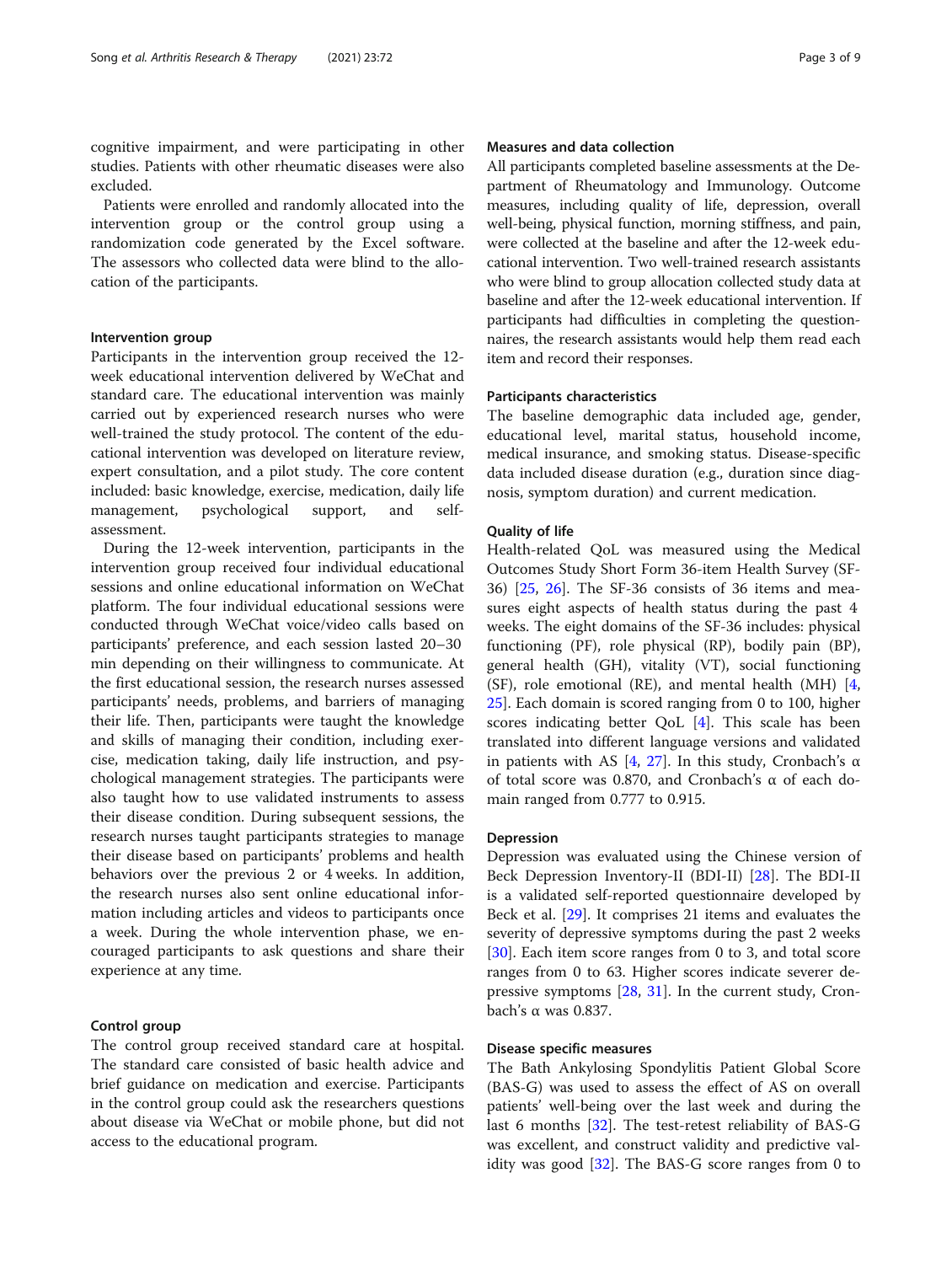10 and higher scores indicate worse patients' global assessment. Physical function was measured by the Bath Ankylosing Spondylitis Functional Index (BASFI) [\[33](#page-8-0)]. The BASFI score ranges from 0 to 10, and higher scores indicate worse physical function [\[33](#page-8-0)]. Patients' overall pain, back pain, nocturnal pain, and morning stiffness were collected using a visual analog scale, and final scores range from 0 (none) to 10 (severe).

#### Statistical analysis

All data were analyzed using the Statistical Package for Social Sciences 22.0(SPSS Inc., Chicago, IL, USA). The intention-to-treat analysis (ITT) method was used to analyze data. Participants' characteristics and outcome scores were summarized using means ± standard deviation (SD) or medians [interquartile ranges (IQR)] for continuous variables or frequencies (percentages) for categorical variables. Baseline characteristics and outcomes were compared using independent samples  $t$  test or Mann-Whitney U test from continuous variables and chi-squared test for categorical variables between the intervention and control group.  $P$  values  $<0.05$  were considered statistically significant.

### Results

#### Participants' flow through the trial

Figure 1 shows the flow diagram of the study. There were 140 potential participants assessed for eligibility and 22 excluded. We recruited 118 patients with AS and randomized them into the intervention group  $(N = 59)$ or control group ( $N = 59$ ). Of 118 participants, 106 completed the 12-week educational intervention and posttest. We included 118 patients in statistical analysis since an ITT analysis was used.

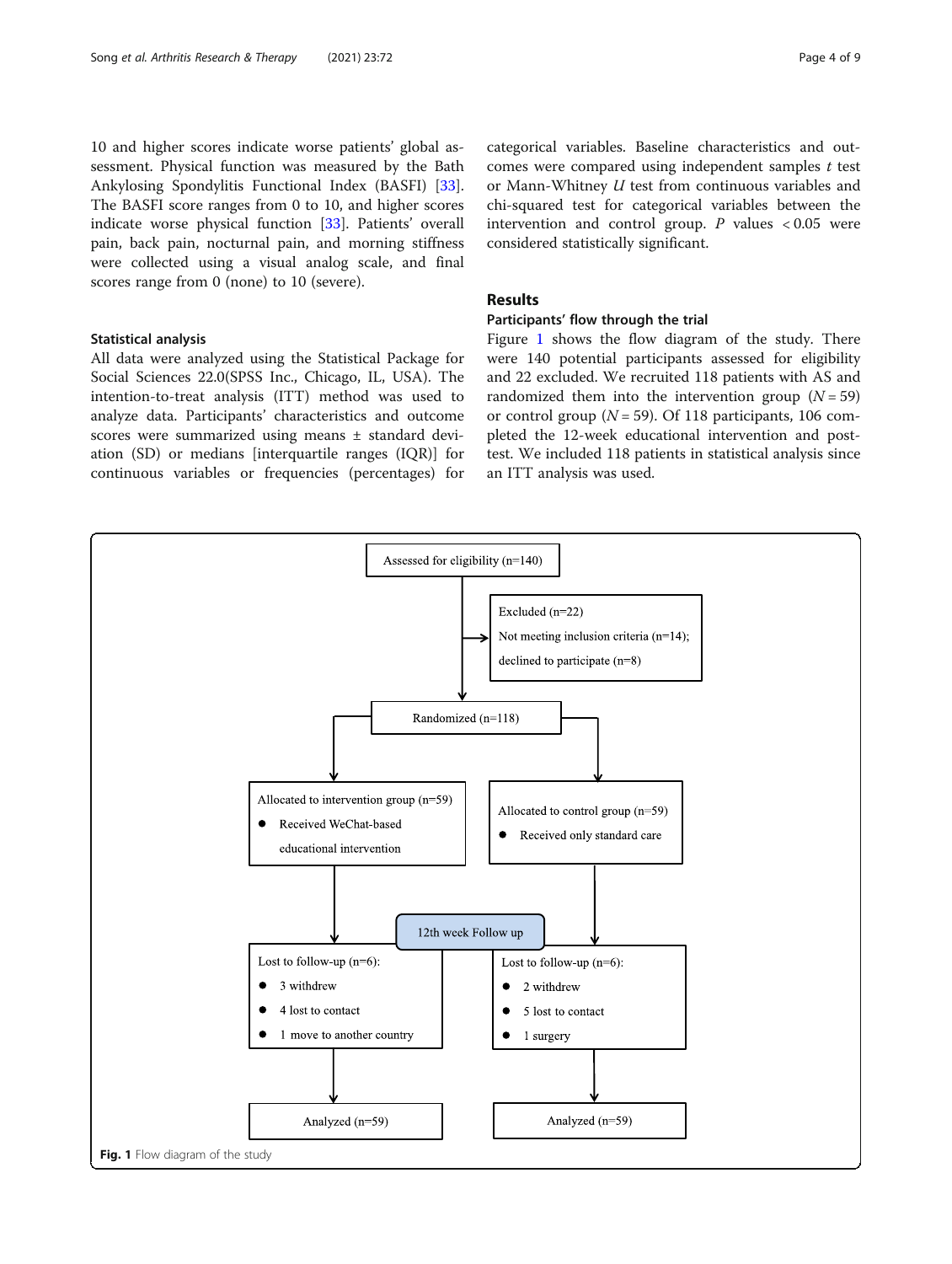| Variable                               | All $(N = 118) N$ (%) | Intervention group ( $N = 59$ )<br>N(% | Control group $(N = 59)$<br>N(%) | $t/\chi^2/Z$ | P                  |
|----------------------------------------|-----------------------|----------------------------------------|----------------------------------|--------------|--------------------|
| Age (yr, mean $\pm$ SD)                | $29.93 \pm 8.23$      | $30.80 \pm 8.82$                       | $29.07 \pm 7.58$                 | 1.142        | 0.256 <sup>a</sup> |
| Gender                                 |                       |                                        |                                  | 0.457        | 0.499 <sup>b</sup> |
| Male                                   | 93 (78.8)             | 45 (76.3)                              | 48 (81.4)                        |              |                    |
| Female                                 | 25(21.2)              | 14(23.7)                               | 11(18.6)                         |              |                    |
| Educational level                      |                       |                                        |                                  | 0.218        | $0.897^{b}$        |
| Junior high school or below            | 30(25.4)              | 15(25.4)                               | 15 (25.4)                        |              |                    |
| Senior high school                     | 26 (22.0)             | 12 (20.3)                              | 14 (23.7)                        |              |                    |
| College or above                       | 62 (52.5)             | 32 (54.2)                              | 30 (50.8)                        |              |                    |
| Marital status                         |                       |                                        |                                  | $\mathbf 0$  | 1.000 <sup>b</sup> |
| Single/divorced                        | 62 (52.5)             | 31 (52.5)                              | 31 (52.5)                        |              |                    |
| Married                                | 56 (47.5)             | 28 (47.5)                              | 28 (47.5)                        |              |                    |
| Monthly per capita income (¥, yuan)    |                       |                                        |                                  | 1.720        | 0.633 <sup>b</sup> |
| < 2200                                 | 34 (28.8)             | 16(27.1)                               | 18 (30.5)                        |              |                    |
| 2200~3299                              | 33 (28.0)             | 15(25.4)                               | 18 (30.5)                        |              |                    |
| 3300~5499                              | 23 (19.5)             | 11(18.6)                               | 12 (20.3)                        |              |                    |
| $\geq$ 5500                            | 28 (23.7)             | 17 (28.8)                              | 11 (18.6)                        |              |                    |
| Medical insurance                      |                       |                                        |                                  | 0.160        | 0.689 <sup>b</sup> |
| Self-pay                               | 82 (69.5)             | 40 (67.8)                              | 42 (71.2)                        |              |                    |
| Medical insurance                      | 36 (30.5)             | 19 (32.2)                              | 17 (28.8)                        |              |                    |
| Smoking status                         |                       |                                        |                                  | 1.502        | 0.472 <sup>b</sup> |
| Current smoking                        | 36 (30.5)             | 19 (32.2)                              | 17 (28.8)                        |              |                    |
| Never smoking                          | 70 (59.3)             | 36 (61.0)                              | 34 (57.6)                        |              |                    |
| Quit smoking                           | 12 (10.2)             | 4(6.8)                                 | 8(13.6)                          |              |                    |
| Medication                             |                       |                                        |                                  | 2.185        | 0.139 <sup>b</sup> |
| <b>DMARDs</b>                          | 64 (54.2)             | 28 (47.5)                              | 36 (61.0)                        |              |                    |
| DMARDs+biologics                       | 54 (45.8)             | 31 (52.5)                              | 23 (39.0)                        |              |                    |
| Symptom duration (yr), M [IQR]         | 5.00 [6.00]           | 6.00 [7.00]                            | 5.00 [7.00]                      | $-0.346$     | 0.730 <sup>c</sup> |
| Duration since diagnosis (yr), M [IQR] | 3.00 [6.00]           | 3.00 [6.00]                            | 3.00 [6.00]                      | $-0.577$     | $0.564^c$          |
| SF-36 subgroups                        |                       |                                        |                                  |              |                    |
| Physical functioning                   | $77.88 \pm 18.67$     | $77.54 \pm 20.46$                      | $78.22 \pm 16.86$                | $-0.196$     | $0.845^{\circ}$    |
| Role physical, M [IQR]                 | 50.00 [100.00]        | 50.00 [100.00]                         | 50.00 [100.00]                   | $-0.490$     | 0.624 <sup>c</sup> |
| Bodily pain                            | $51.49 \pm 20.31$     | $53.97 \pm 22.39$                      | $49.02 \pm 17.84$                | 1.328        | $0.187^{a}$        |
| General health                         | $49.08 \pm 21.29$     | $49.81 \pm 21.93$                      | $48.34 \pm 20.79$                | 0.375        | 0.708 <sup>a</sup> |
| Vitality                               | $65.89 \pm 18.95$     | $67.63 \pm 19.06$                      | $64.15 \pm 18.85$                | 0.996        | 0.321 <sup>a</sup> |
| Social functioning                     | $70.46 \pm 22.68$     | $69.33 \pm 23.45$                      | $71.59 \pm 22.03$                | $-0.539$     | 0.591 <sup>a</sup> |
| Role emotional                         | $64.41 \pm 43.52$     | $66.67 \pm 43.33$                      | $62.15 \pm 43.97$                | 0.562        | $0.575^{\rm a}$    |
| Mental health                          | $67.29 \pm 15.39$     | $67.12 \pm 15.97$                      | $67.46 \pm 14.92$                | $-0.119$     | $0.905^{\text{a}}$ |
| BDI-II, M [IQR]                        | 5.00 [11.25]          | 5.00 [10.00]                           | 6.00 [12.00]                     | $-0.543$     | 0.587c             |
| BAS-G                                  | $3.36 \pm 2.31$       | $3.31 \pm 2.37$                        | $3.41 \pm 2.27$                  | $-0.234$     | $0.815^a$          |
| BASFI, M [IQR]                         | $0.60$ [1.70]         | $0.60$ [1.90]                          | $0.60$ [1.50]                    | $-0.586$     | $0.558^{c}$        |
| Overall pain                           | $3.24 \pm 2.35$       | $2.97 \pm 2.33$                        | $3.51 \pm 2.36$                  | $-1.267$     | 0.208 <sup>a</sup> |

#### <span id="page-4-0"></span>Table 1 Baseline characteristics of participants in the intervention and control group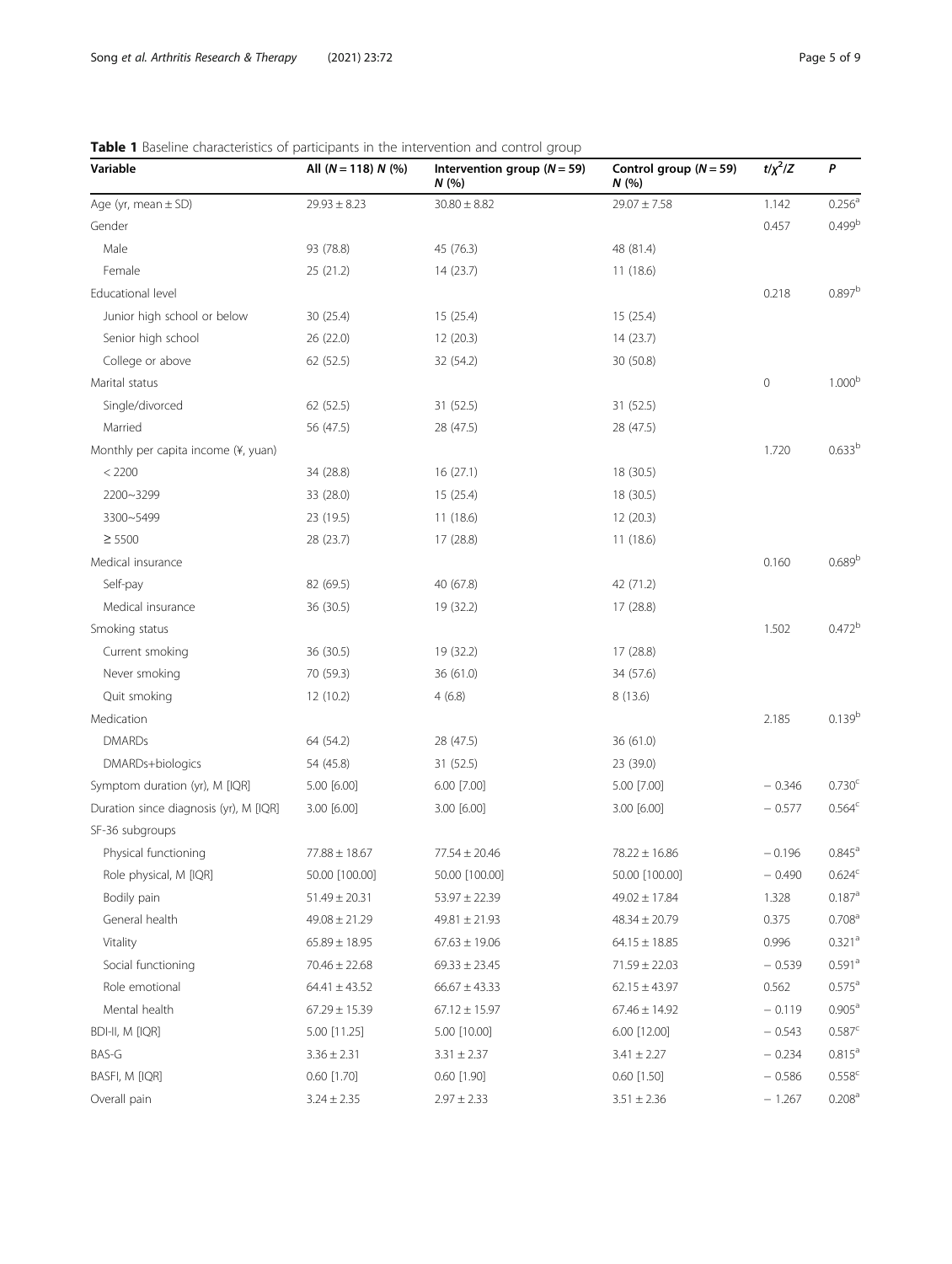| All $(N = 118) N$ (%) | Intervention group ( $N = 59$ )<br>N(96) | Control group $(N = 59)$<br>N(% | $t/x^2/Z$ | P                    |
|-----------------------|------------------------------------------|---------------------------------|-----------|----------------------|
| $2.96 \pm 2.33$       | $2.76 \pm 2.30$                          | $3.16 \pm 2.36$                 | $-0.929$  | $0.355^{\circ}$      |
| $3.02 + 2.48$         | $3.00 \pm 2.33$                          | $3.05 \pm 2.64$                 | $-0.103$  | 0.918 <sup>a</sup>   |
| $2.45 + 2.11$         | $2.35 \pm 1.93$                          | $2.56 \pm 2.29$                 | $-0.545$  | $0.587$ <sup>a</sup> |
|                       |                                          |                                 |           |                      |

**Table 1** Baseline characteristics of participants in the intervention and control group (Continued)

SD standard deviation, yr year, DMARDs disease-modifying anti-rheumatic drugs, M median, IQR interquartile range, BDI-II Beck Depression Inventory-II, BAS-G Bath Ankylosing Spondylitis Patient Global Score, BASFI Bath Ankylosing Spondylitis Functional Index <sup>a</sup>

 $a$ Independent samples  $t$  test

Chi-square test

 $\epsilon$ Mann-Whitney  $U$  test

#### Participant baseline characteristics

The baseline characteristics of the participants are described in Table [1.](#page-4-0) The average age was 29.93 years, and the median years of symptom duration and duration since diagnosis were 5 and 3, respectively. Most of the participants were male, single/divorced, and had high educational level and no medical insurance. At the baseline, both groups were comparable since no statistically significant differences were observed in the variables between the two groups.

#### **Outcomes**

As shown in Table 2, role physical, bodily pain, general health, social functioning, role emotional, and mental health scores of SF-36 in the intervention group were significantly higher than that of the control group after the intervention (all  $P < 0.05$ ). BDI-II score was lower in the intervention than those in the control group  $(P < 0.05)$ . However, there were no statistically significant differences in other outcomes between the two groups  $(P > 0.05)$ .

#### **Discussion**

We developed and evaluated the effects of the 12-week educational intervention delivered by WeChat among AS patients in China. The results demonstrated that the 12-week educational intervention was able to improve health-related QoL and reduce depressive symptoms, but no significant effects on physical function, overall well-being, pain, and morning stiffness. Our finds suggested that WeChat was a feasible and effective method to deliver health service for Chinese patients with AS in clinical setting.

Table 2 Comparison of outcomes between the intervention and control group

| Variable               | Intervention group ( $N = 59$ )<br>Mean $\pm$ SD | Control group<br>$(N = 59)$<br>Mean $\pm$ SD | t/Z      | P                    |
|------------------------|--------------------------------------------------|----------------------------------------------|----------|----------------------|
| SF-36 subgroups        |                                                  |                                              |          |                      |
| Physical functioning   | $83.05 \pm 16.24$                                | $79.41 \pm 15.68$                            | 1.240    | $0.217$ <sup>a</sup> |
| Role physical, M [IQR] | 100.00 [50.00]                                   | 50.00 [100.00]                               | $-2.429$ | $0.015^b$            |
| Bodily pain            | $65.75 \pm 16.85$                                | $55.29 \pm 17.17$                            | 3.340    | $0.001$ <sup>a</sup> |
| General health         | $59.05 \pm 17.73$                                | $49.95 \pm 20.71$                            | 2.565    | $0.012$ <sup>a</sup> |
| Vitality               | $70.25 \pm 15.04$                                | $65.34 \pm 18.19$                            | 1.600    | $0.112^a$            |
| Social functioning     | $83.31 \pm 18.30$                                | $73.54 \pm 18.08$                            | 2.917    | $0.004^{\circ}$      |
| Role emotional         | $81.36 \pm 34.61$                                | $61.02 \pm 43.84$                            | 2.797    | $0.006$ <sup>a</sup> |
| Mental health          | $72.88 \pm 13.96$                                | $65.97 \pm 15.64$                            | 2.534    | $0.013^{\circ}$      |
| BDI-II, M [IQR]        | $3.00$ [5.00]                                    | 5.00 [13.00]                                 | $-1.980$ | $0.048^\circ$        |
| BASFI, M [IQR]         | $1.00$ [1.40]                                    | 1.40 [1.60]                                  | $-1.764$ | 0.078 <sup>b</sup>   |
| BAS-G                  | $3.28 \pm 2.10$                                  | $3.68 \pm 1.94$                              | $-1.060$ | $0.291$ <sup>a</sup> |
| Overall pain           | $3.05 \pm 1.87$                                  | $3.25 \pm 1.92$                              | $-0.583$ | 0.561 <sup>a</sup>   |
| Back pain              | $3.19 \pm 2.16$                                  | $2.93 \pm 2.03$                              | 0.658    | 0.512 <sup>a</sup>   |
| Nocturnal pain         | $2.83 \pm 2.10$                                  | $2.86 \pm 2.18$                              | $-0.086$ | $0.932$ <sup>a</sup> |
| Morning stiffness      | $2.42 \pm 1.93$                                  | $2.64 \pm 1.64$                              | $-0.672$ | 0.503 <sup>a</sup>   |

SD standard deviation, M median, IQR interquartile range, SF-36 the Short Form 36-item Health Survey, BDI-II Beck Depression Inventory-II, BASFI Bath Ankylosing Spondylitis Functional Index, BAS-G Bath Ankylosing Spondylitis Patient Global Score  $a$ <sup>a</sup>Independent samples  $t$  test

 $<sup>b</sup>$ Mann-Whitney U test</sup>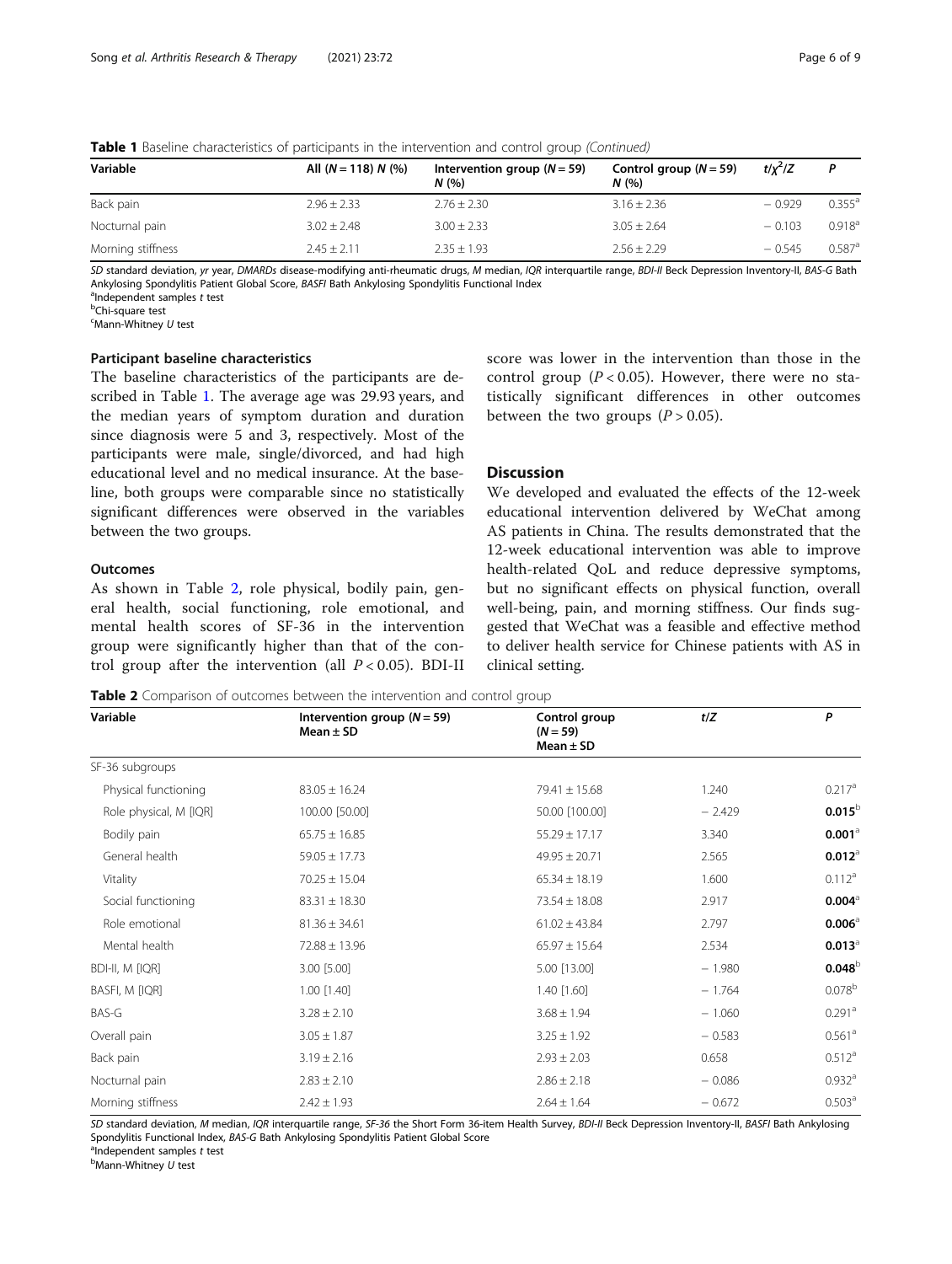Patient education via WeChat is more convenient, timely, and cost-effective, because WeChat has various interactive functions and numerous users [[18\]](#page-8-0). During four individual educational sessions, WeChat supported interactive and effective communication between researchers and participants. Meanwhile, we were able to send health information to participants according to their preference, e.g., via text, pictures, article, voice, and video, which could meet their educational needs. This intervention educated participants knowledge and skills of disease management, helped them understand disease well, and might contribute to better health outcomes.

We found that the WeChat-based educational intervention had a positive effect on reducing depressive symptoms in patients with AS, which was in line with several studies among AS patients [[14,](#page-8-0) [23\]](#page-8-0). Hu et al. [[23](#page-8-0)] revealed that transitional care delivered by WeChat could decrease depression and anxiety in discharged patients with AS. Similarly, WeChat-based interventions also have significant effects on reducing depression in people living with HIV [[34\]](#page-8-0), cancer patients [[21](#page-8-0)], and pregnant women [[35\]](#page-8-0). The education delivered by social media platform, WeChat, can optimize communication between patients and health care professionals and teach patients psychological management strategies [\[18,](#page-8-0) [23](#page-8-0)], which might improve psychological outcomes. Additionally, the nurse-led educational intervention may cause positive psychological outcomes. Kaya et al. [\[10](#page-8-0)] found that a peer-led education did not alert depression scores among AS patients. EULAR's recommendations support that nurses play a crucial role in addressing patients' psychological issues to reduce their symptoms of depression and anxiety  $[36]$ . Dures et al.  $[37]$  $[37]$  found that around three-quarters of patients with inflammatory arthritis prefer for psychological support delivered by rheumatology nurses. In the current study, the educational intervention was led by nurses who well understood patients' needs and psychological concerns. The research nurses helped participants express their psychological concern and taught them how to deal with psychological distress. Thus, this educational intervention could reduce participants' depressive symptoms.

Some studies revealed that educational programs are effective for AS patients to improve health-related QoL [[8,](#page-8-0) [11,](#page-8-0) [13\]](#page-8-0), but others found reverse results [\[9](#page-8-0), [10](#page-8-0), [12](#page-8-0)]. Our study found that all domain scores of quality of life, except for physical function and vitality, were significantly higher in the intervention group compared with the control group after 12-week intervention, which means the education via WeChat can effectively improve QoL. This result was similar to previous WeChat-based interventions for other chronic conditions [[22](#page-8-0), [38,](#page-8-0) [39](#page-8-0)]. Wang et al. [[38](#page-8-0)] randomized 400 patients after hip replacement surgery into control group receiving routine nursing care or intervention group receiving continuous intervention via the WeChat-based orthopedic care platform and found that the 6-month continuous intervention via WeChat elevates patients' quality of life. Sui et al. [[39\]](#page-8-0) revealed that WeChat app-based education and rehabilitation program is an effective way to improve quality of life in non-small cell lung cancer patients after undergoing surgical resection. Psychological distress, especially depression, has significant impacts on QoL [\[1](#page-7-0)]. This intervention reduced the symptoms of depression, which may contribute to better QoL. Meanwhile, this intervention taught patients knowledge and skills of managing their disease, such as regular treatment, adherence to exercise, and health behaviors. Regular treatment and physical exercise are beneficial

and mental health. This intervention did not have significant effects on physical functioning and validity domains of QoL. Physical functioning of QoL reflects limitations in physical activities because of health problems and is influenced by functional status [[25,](#page-8-0) [27\]](#page-8-0). Validity reflects perceived energy and fatigue and is associated with patients' disease activity, physical function, and morning stiffness [[27,](#page-8-0) [40\]](#page-8-0). In the current study, the educational intervention via WeChat did not affect patients' physical function, pain, and morning stiffness. Thus, the intervention may not significantly improve physical functioning and validity domains of QoL.

to the mental and physical aspects of QoL in AS patients [[1\]](#page-7-0). Thus, this intervention could help patients cope with their health condition and improve physical

We did not detect the short-term effects of the intervention on physical function, overall well-being, pain, and morning stiffness in AS patients. Similarly, Kaya et al.  $[10]$  $[10]$  and O'Dwyer et al.  $[12]$  $[12]$  found that education programs targeting at AS patient have no significant effects on health status outcomes (e.g., pain, BAS-G, disease activity) in a short-term period. Zhou et al. [[22](#page-8-0)] revealed that the WeChat-based nursing program does not significant improve pain, fatigue, and sleep disturbance of postoperative women with breast cancer in 6 months of surgery. Patient education may have positive effects on patients' disease control in a long time [[41\]](#page-8-0). In the current study, we only explored the short-term effects and found no significant positive results on physical function, overall well-being, pain, and morning stiffness. The long-term effects of the intervention remain unknown. Thus, we suggest that future studies should explore the long-term effects of educational intervention on health status in AS patients.

#### Limitations

The strength of this study was that we used an assessorbind randomized controlled trial study design to explore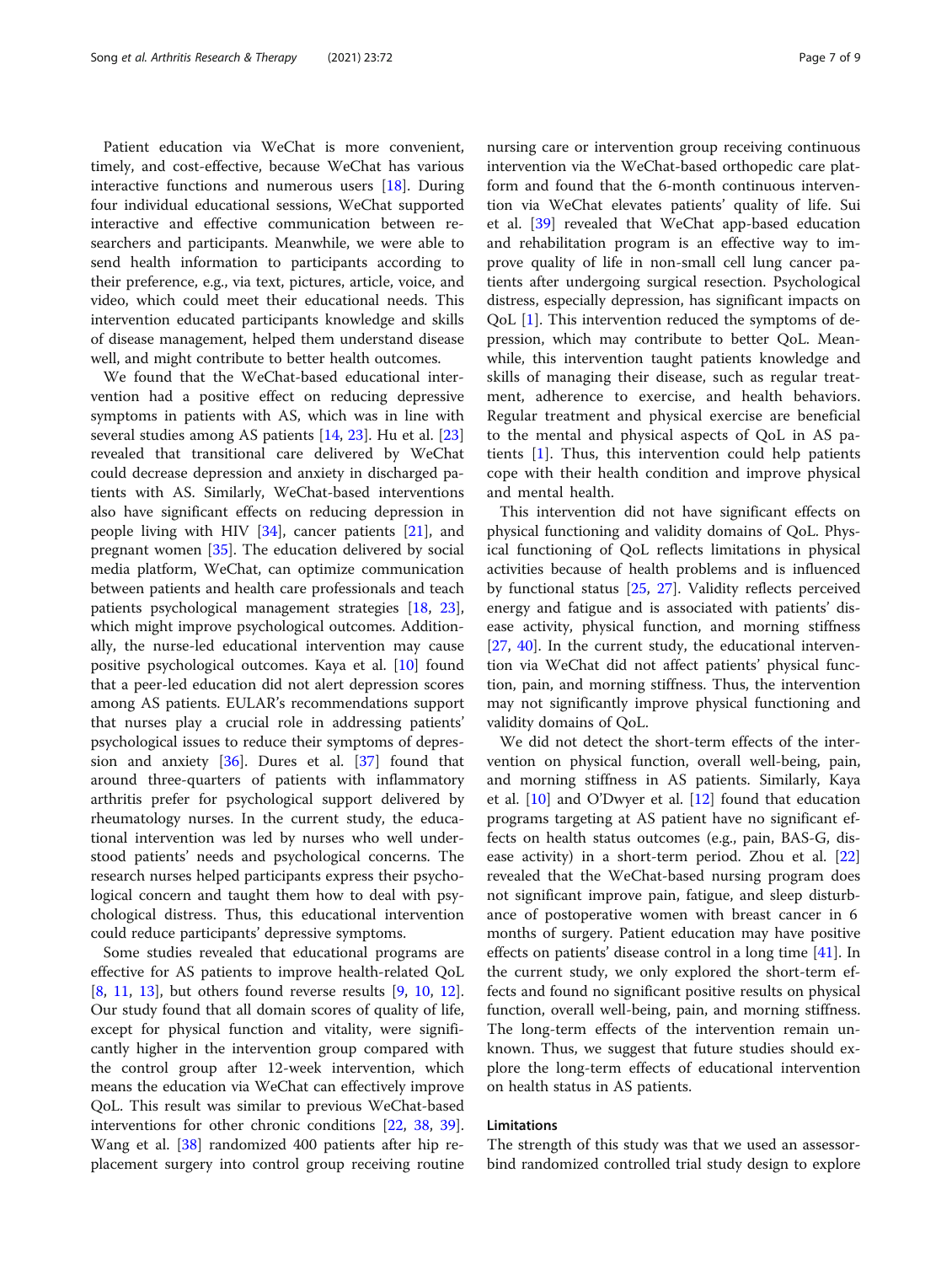<span id="page-7-0"></span>effects of the intervention. However, this study also has several limitations. First, this study was limited by a small sample size and all participants from a tertiary hospital due to limited resources, which may affect the generalizability of our findings. Second, an important limitation is the short follow-up period of 12 weeks. Thus, we did not ensure if the effect of the intervention sustains after the end of the intervention. Third, our study only compared the effects of educational intervention delivered by WeChat with standard care, but it is also important to compare the benefits of different educational methods, such as group education, education via telephone call, and web-based education. Although the socioeconomic benefits of the education program are important, we did not conduct a full cost-benefit analysis because of the limited resource. Finally, we did not collect laboratory data, including erythrocyte sedimentation rate (ESR), C-reactive protein (CRP), Platelet, and HLA-B27, because this study did not have adequate financial support.

#### Implications

Our findings supported that WeChat was a feasible and effective approach to deliver patient education in China [[42,](#page-8-0) [43\]](#page-8-0). Healthcare providers can monitor patients remotely and enable immediate care delivery [\[44](#page-8-0)]. Moreover, AS patients' characteristic and the wide use of WeChat make it more feasible to conduct WeChatbased education. The WeChat-based educational intervention can be improved by seeking feedback and opinions from participants in this study. We suggest this intervention should be integrated into clinical care. In the current study, researchers contacted with each patient and sent educational information to patients one by one, which may add significant time and work to the research. WeChat Mini Programs and WeChat Official Account are lightweight micro-apps on WeChat and support multiple functions [\[45](#page-8-0), [46\]](#page-8-0). We suggest that WeChat mini programs and WeChat Official Account can be used to improve the WeChat-based intervention in the future.

#### Conclusion

This study found that the 12-week educational intervention via WeChat had positive effects on reducing depressive symptoms and improving health-related QoL in Chinese patients with AS. This intervention can be integrated into current routine care of AS patients. Further multicenter studies should explore the long-term effects of education delivered by WeChat.

#### Abbreviations

QoL: Quality of life; AS: Ankylosing spondylitis; mHealth: Mobile health; app: Application; BDI-II: Beck Depression Inventory-II; SF-36: The Medical Outcomes Study Short Form 36-item Health Survey; BAS-G: Bath Ankylosing

Spondylitis Patient Global Score; BASFI: Bath Ankylosing Spondylitis Functional Index (BASFI); PF: Physical functioning; RP: Role physical; BP: Bodily pain; GH: General health; VT: Vitality; SF: Social functioning; RE: Role emotional; MH: Mental health; DMARDs: Disease-modifying anti-rheumatic drugs; SD: Standard deviation; M: Median; IQR: Interquartile ranges

#### Acknowledgements

The authors would like to thank all the patients who participated in this study and all experts for supporting this study.

#### Authors' contributions

YQS was responsible for the study design, conducting of the study, statistical analyses, and drafting and revising of the manuscript. XX, YLC, YW, ALN, and HY participated in conducting the study and helped in drafting the manuscript. HC was responsible for the study design and helped in the drafting and revising the manuscript. All authors were involved in drafting the manuscript and approving the final version.

#### Funding

Not applicable.

#### Availability of data and materials

Data used in the current study are available from the corresponding author on reasonable request.

#### Ethics approval and consent to participate

Ethical approval was obtained from West China Hospital Medical Ethics Committee in 2016(ID: 20160364). All participants provided written informed consent.

#### Consent for publication

Not applicable.

#### Competing interests

The authors declare no conflict of interest in this work.

#### Author details

<sup>1</sup>West China School of Nursing/West China Hospital, Sichuan University, No. 37, Guoxuexiang, Wuhou District, Chengdu 610041, Sichuan, China. 2 Department of Nursing, Affiliated Hospital of North Sichuan Medical College, Nanchong 637000, Sichuan, China. <sup>3</sup>School of Nursing, North Sichuan Medical College, Nanchong 637000, Sichuan, China. <sup>4</sup>Department of Rheumatology and Immunology, West China Hospital, Sichuan University, No. 37, Guoxuexiang, Wuhou District, Chengdu 610041, Sichuan, China. 5 Nursing Department, The First Affiliated Hospital of Harbin Medical University, No.23 Youzheng Street, Nangang, Harbin 150001, Heilongjiang, China. <sup>6</sup> Emergency Department, The First Affiliated Hospital of Guangzhou Medical University, No. 151 Yanjiangxi Road, Guangzhou, Guangdong, China.

#### Received: 25 December 2020 Accepted: 11 February 2021 Published online: 04 March 2021

#### References

- 1. Kotsis K, Voulgari PV, Drosos AA, Carvalho AF, Hyphantis T. Health-related quality of life in patients with ankylosing spondylitis: a comprehensive review. Expert Rev Pharmacoecon Outcomes Res. 2014;14(6):857–72.
- 2. van der Heijde D, Ramiro S, Landewé R, Baraliakos X, Van den Bosch F, Sepriano A, Regel A, Ciurea A, Dagfinrud H, Dougados M, et al. 2016 update of the ASAS-EULAR management recommendations for axial spondyloarthritis. Ann Rheum Dis. 2017;76(6):978–91.
- 3. Braun J, Sieper J. Ankylosing spondylitis. Lancet. 2007;369(9570):1379–90.
- Yang X, Fan D, Xia Q, Wang M, Zhang X, Li X, Cai G, Wang L, Xin L, Xu S, et al. The health-related quality of life of ankylosing spondylitis patients assessed by SF-36: a systematic review and meta-analysis. Qual Life Res. 2016;25(11):2711–23.
- 5. Zhao S, Thong D, Miller N, Duffield SJ, Hughes DM, Chadwick L, Goodson NJ. The prevalence of depression in axial spondyloarthritis and its association with disease activity: a systematic review and meta-analysis. Arthritis Res Ther. 2018;20(1):140.
- 6. Redeker I, Hoffmann F, Callhoff J, Haibel H, Sieper J, Zink A, Poddubnyy D. Determinants of psychological well-being in axial spondyloarthritis: an